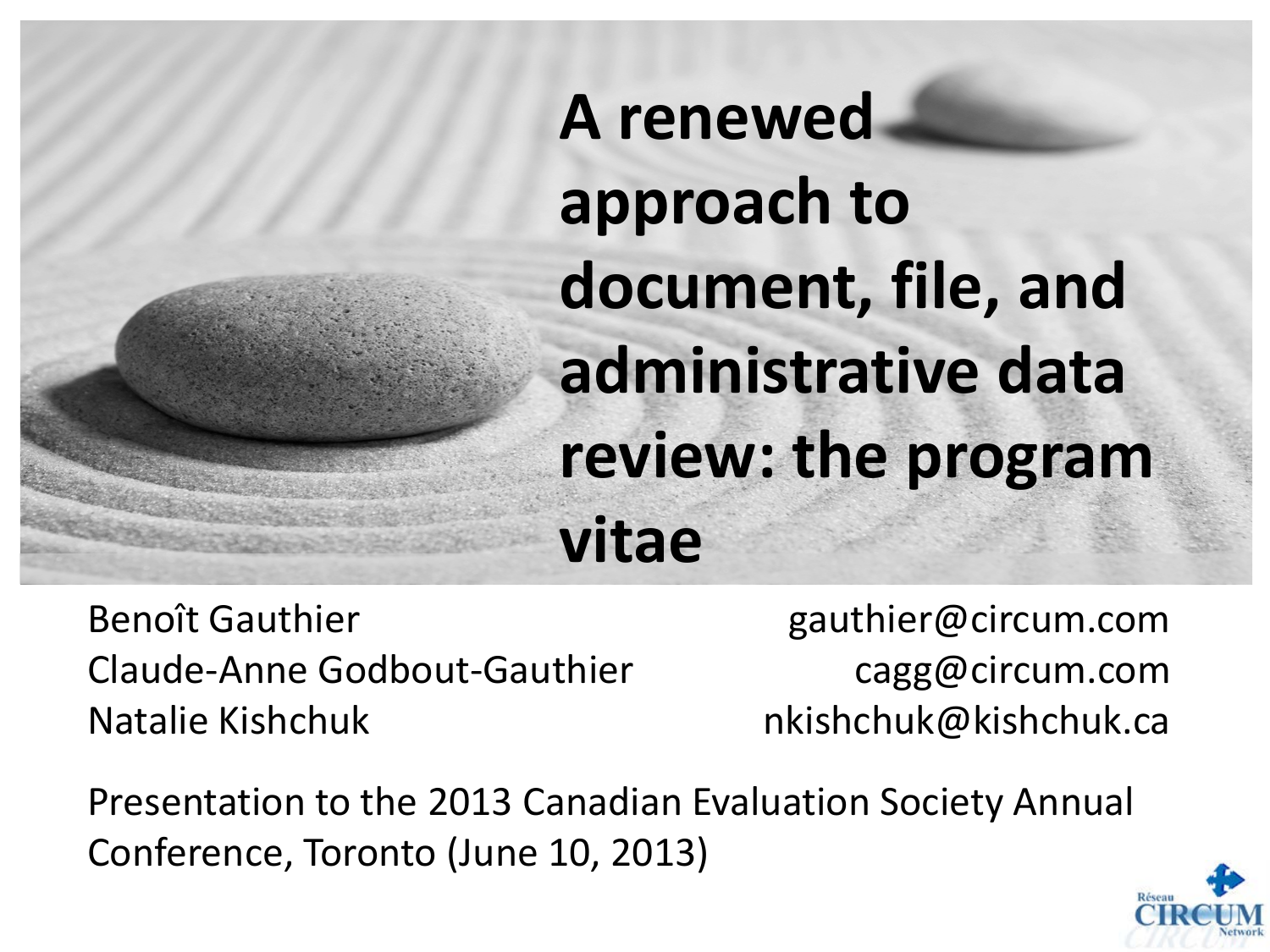# **The Problem**

- Almost all evaluation studies include a review of documents, files, and administrative data.
- Often costly, such reviews sometimes produce limited useful results by lack of organization of the corpus.
- Much more material is available than previously through websites, electronic storage, and information systems: creating easier opportunities to use it as evaluation data

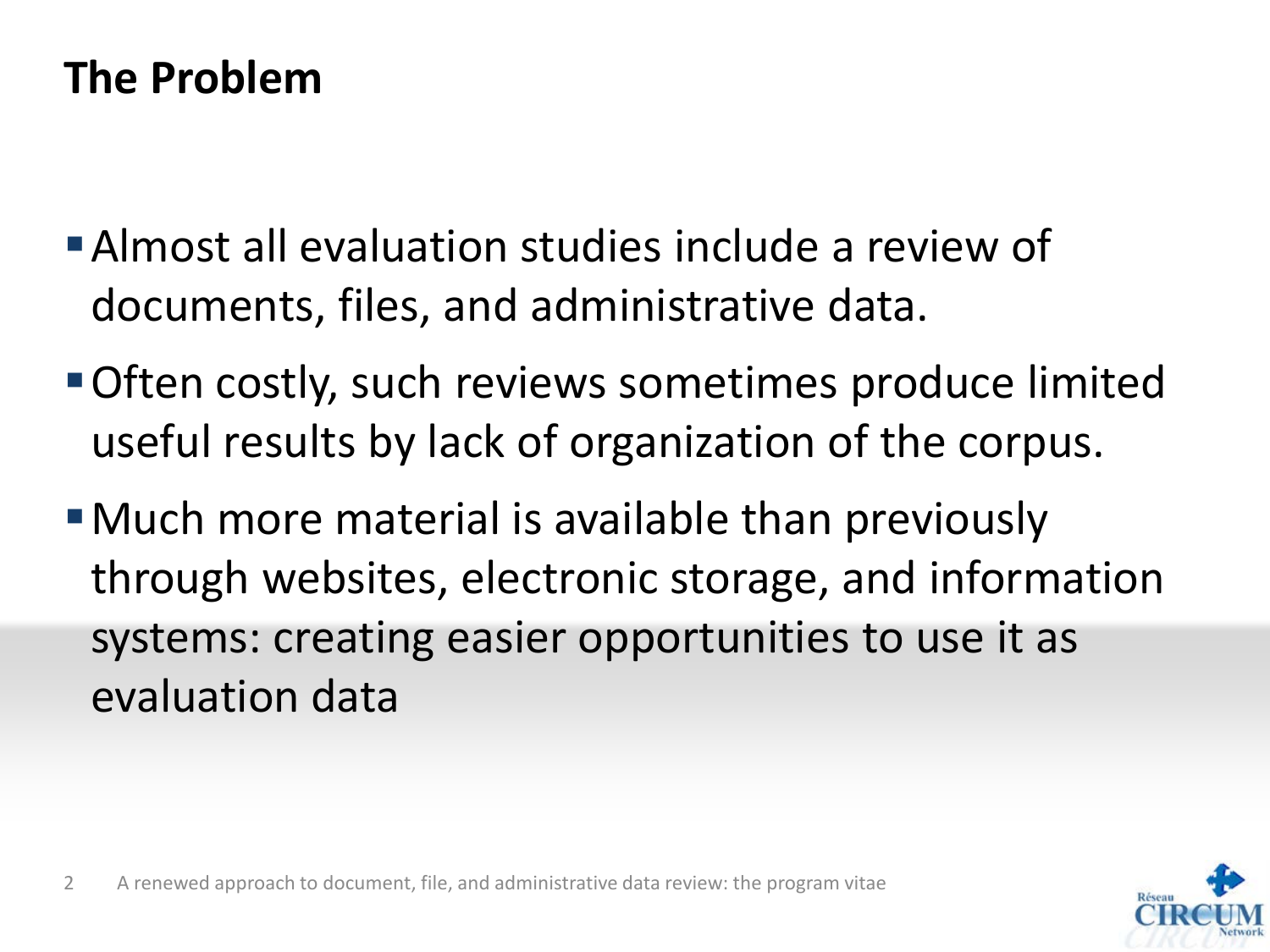### **The Literature**

- Nick L. Smith And Barbara M. Florini, "The Project Vita as a Documentation and Evaluation Tool for Large-Scale Research and Development Projects", *Evaluation and Program Planning*, Vol. 16, pp. 49-53, 1993
- Lists/database of project activities (similar to a person's curriculum vitae)
- Uses:
	- Program description: flexible and powerful tool
	- Measurement tool: consistency in use is key
	- Other uses



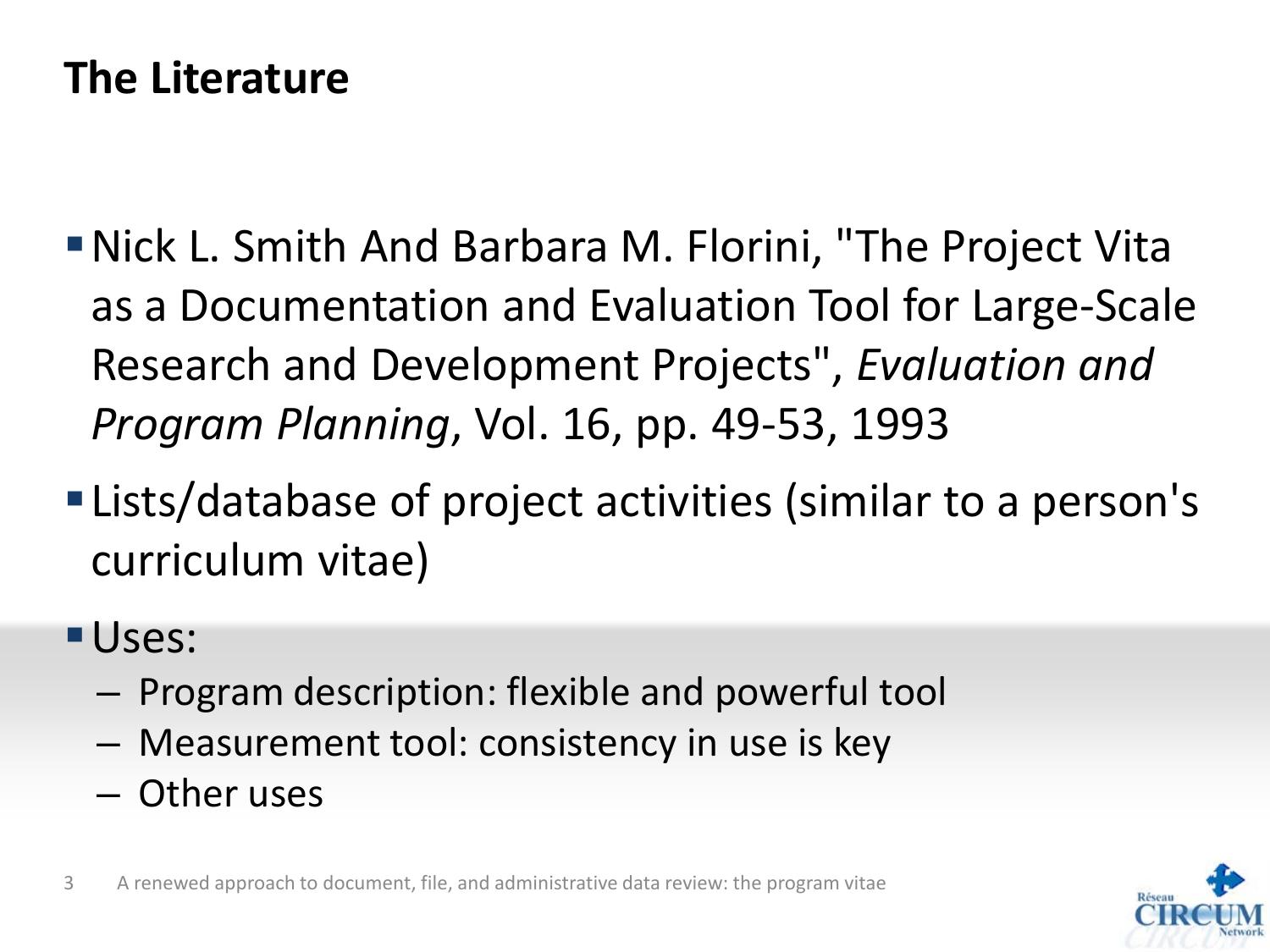# **The Tool**

- The program vitae is a structured data base of information on program input, activities, outputs, and, possibly, outcomes.
- Maps these chronologically: accretive picture, not only cumulative
- **Several units of analysis** 
	- sub-programs, people, inputs, activities, outputs, possibly outcomes
- Relational nature: possible to link elements together
	- For instance, as part of sub-program X, a person co-wrote article Y with 5 other people.
- **Each entry is referenced, for possible future use**

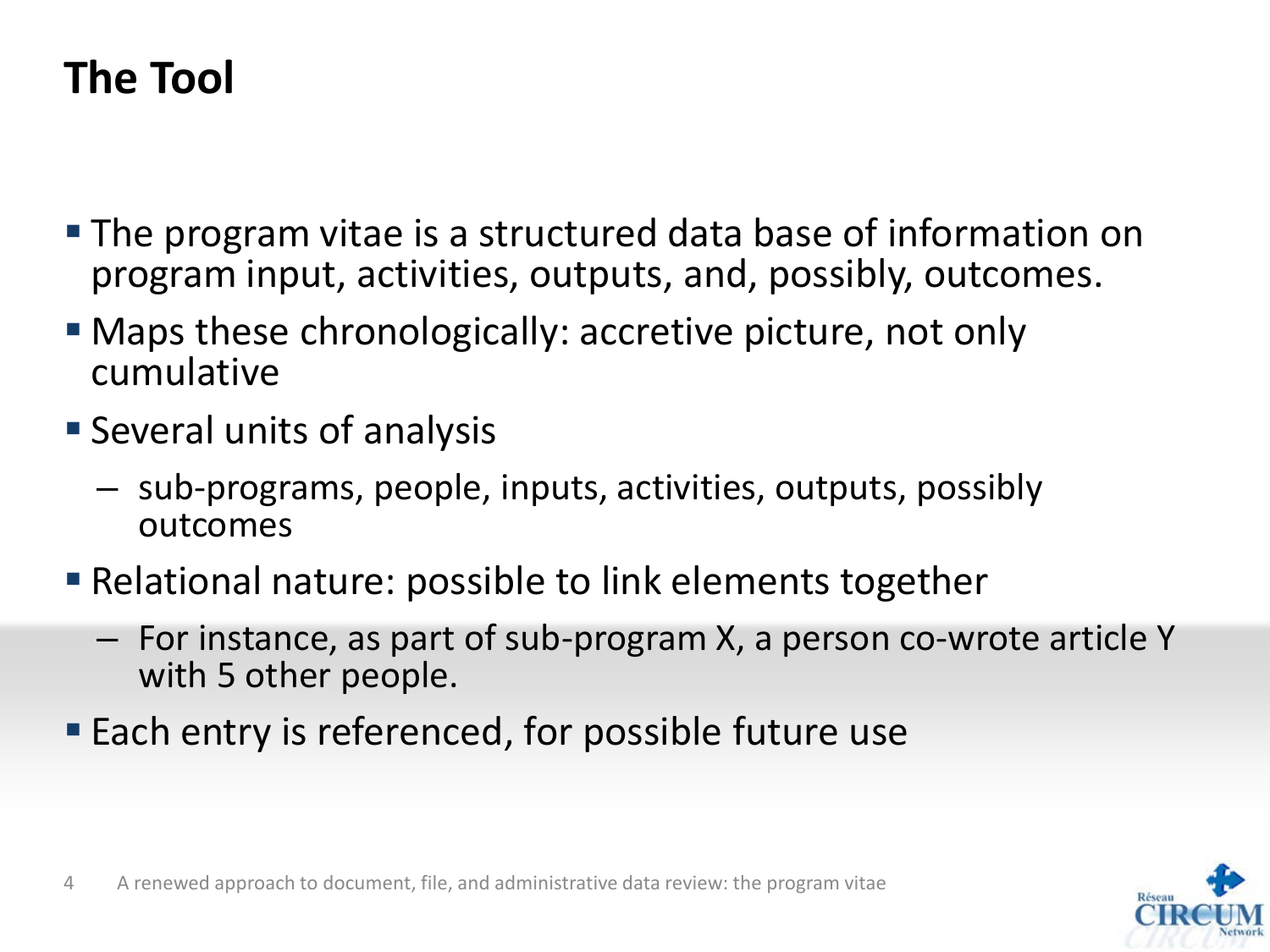### **Example 1: Context**

- **Evaluation of the Panel and Secretariat on Research Ethics** 
	- Entity that stewards the Tri-Council Policy Statement on Ethics of Research with Human Participants
- Summative evaluation conducted close to end of mandate, but prior to release of main result: Version 2 of the TCPS
- Evaluation covered 2002-2008, and activities of many committees, subcommittees and working groups outside of government
	- Project vita useful to document micro-steps towards achievement of main result
- Context of some tension, impatience
	- Project vita also useful to document facts and timelines, neutrally



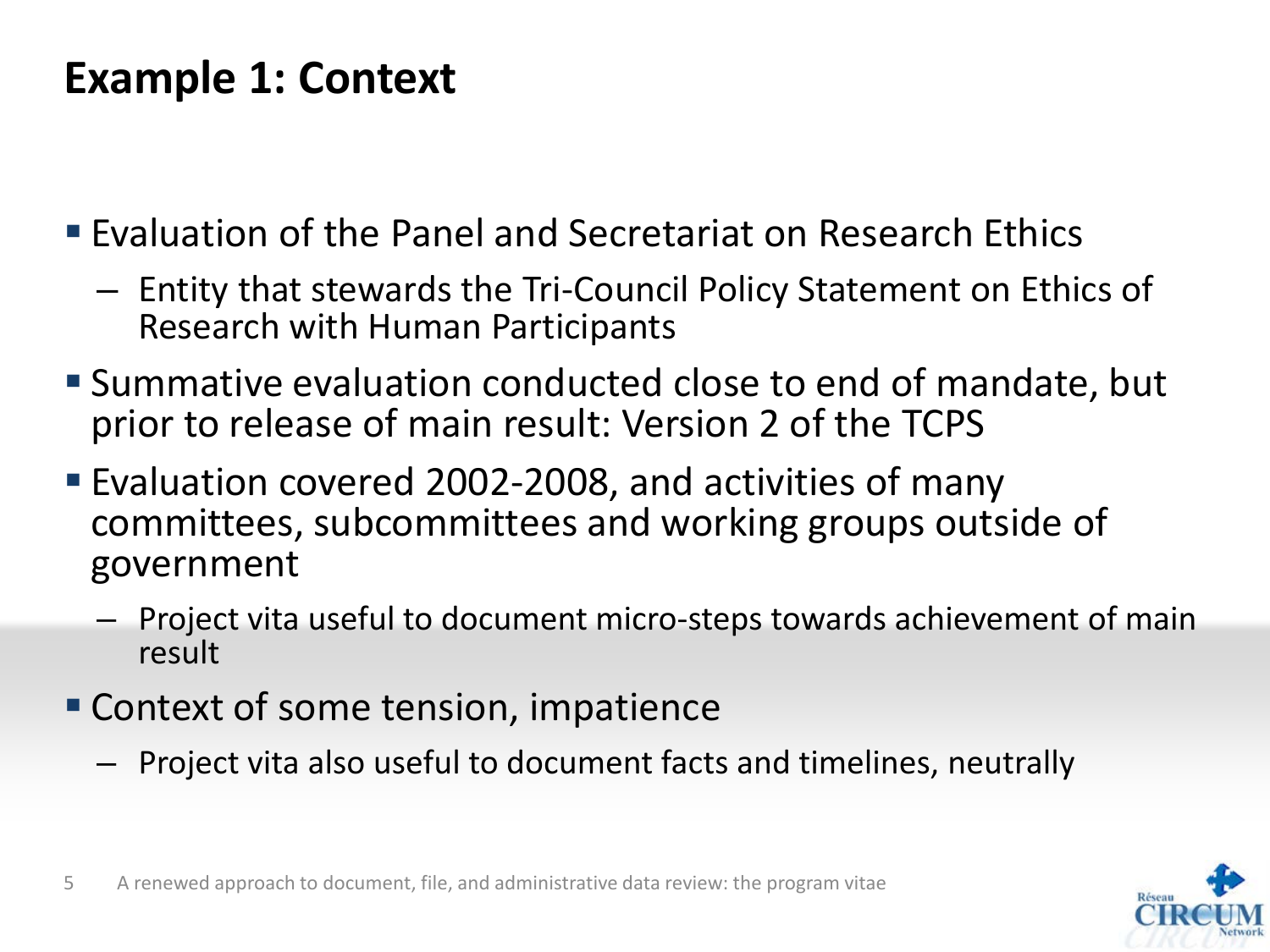### **Example 1: Data Base Structure and Content**

- The low-tech version: Excel files and sheets by area of activity
	- E.g, Social science and humanities, clinical trials, Aboriginal research
- Dates as rows, outputs and their characteristics as sets of columns
- Cell entries: document titles, authors, audiences, main content
	- Allowed tracking production of incremental outputs over time, pattern and intensity of activity

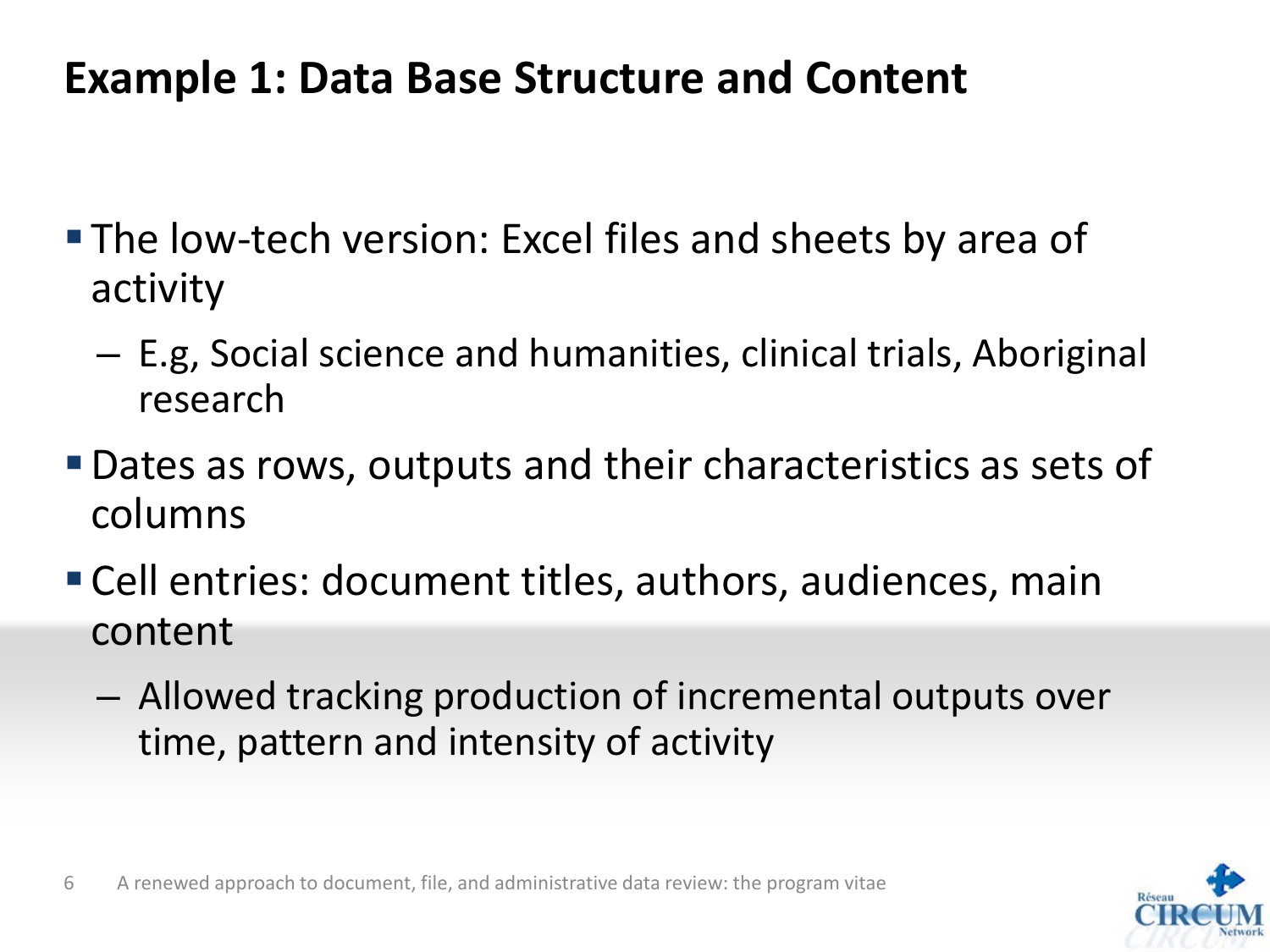# **Example 1: Supports and Challenges**

# ■ Facilitated by:

- Good centralized record keeping: generally possible to find documents
- Organization's structured workplan with timelines: could measure production and slippage against expected dates
- **Hampered by versionitis**

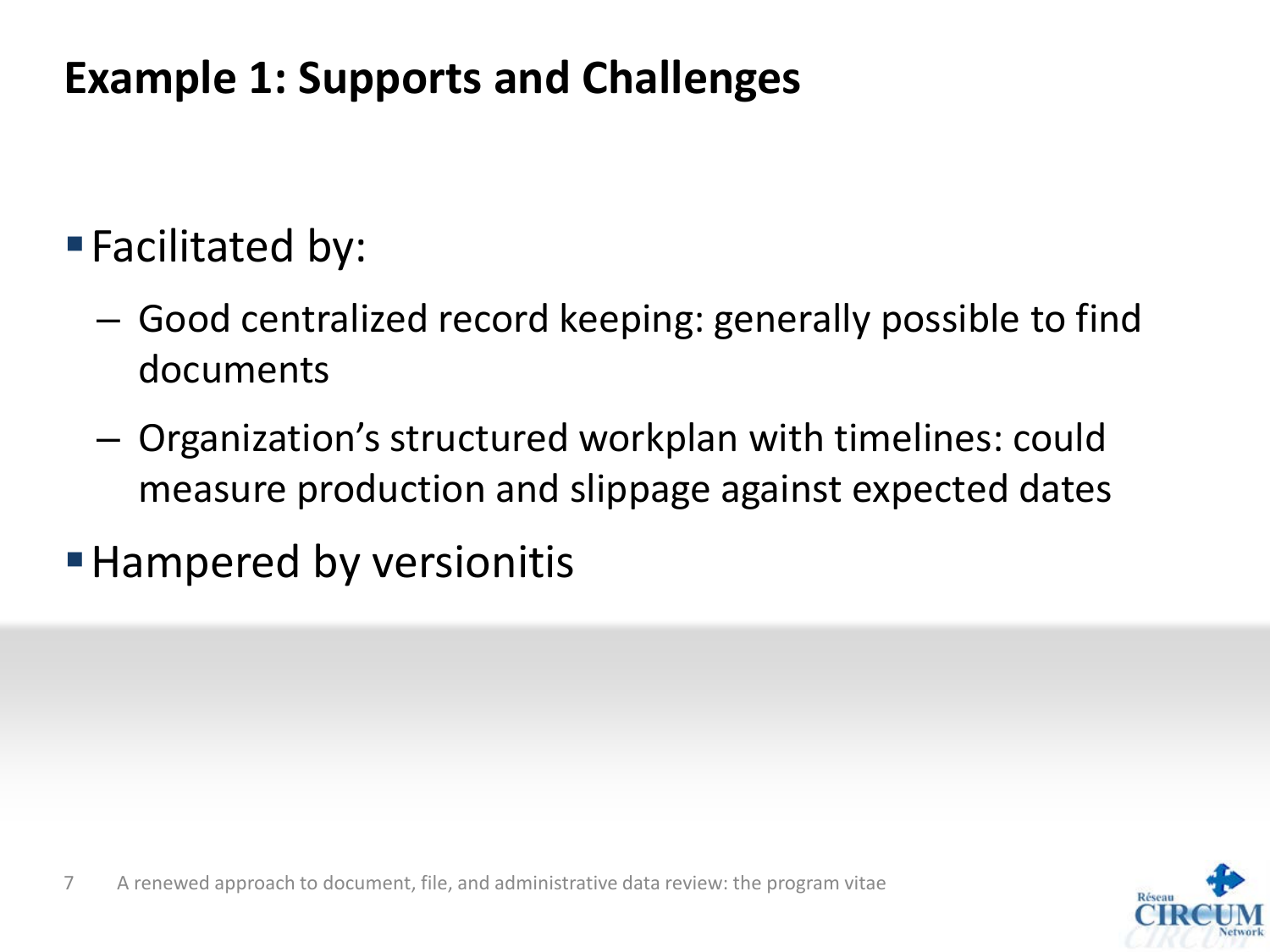### **Example 1: CV Usage in the Evaluation**

- Synthesis of outputs by expected result area: what was produced, when, by whom, with what contribution to the new TCPS
- Able to document challenges, delays and setbacks and as well as progress.

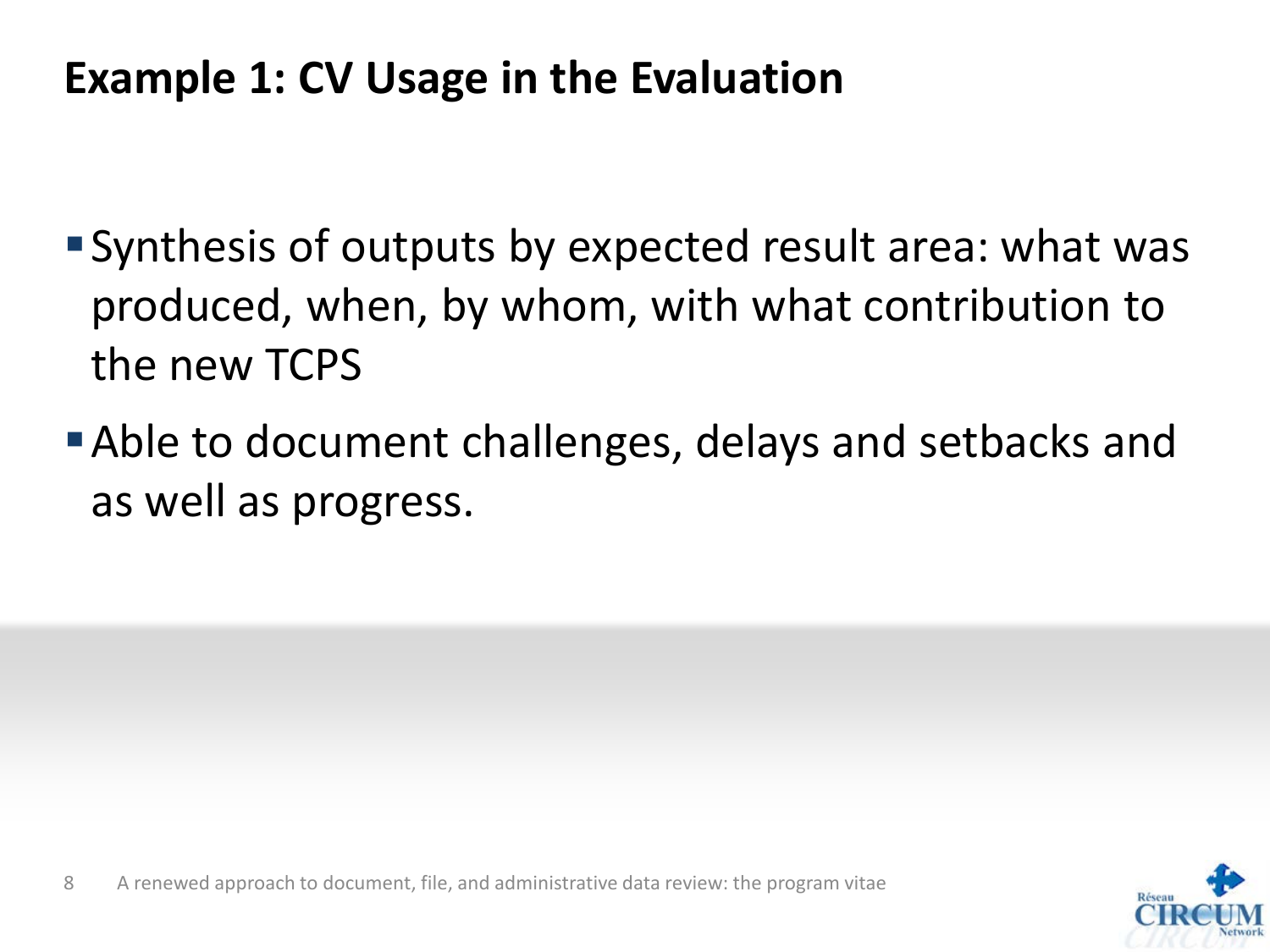### **Example 2: Context**

## **An evaluation of a complex academic program**

- four subprograms
- several different types of stakeholders
- 10-year initiative
- total program budget including partners: about \$80 million

### Corpus

- 8,850 electronic documents of various natures
- unknown number of paper documents

# Purpose of the vitae

- documentation of program activities and outputs
- some indicators of achievement of objectives
- development of sampling frames

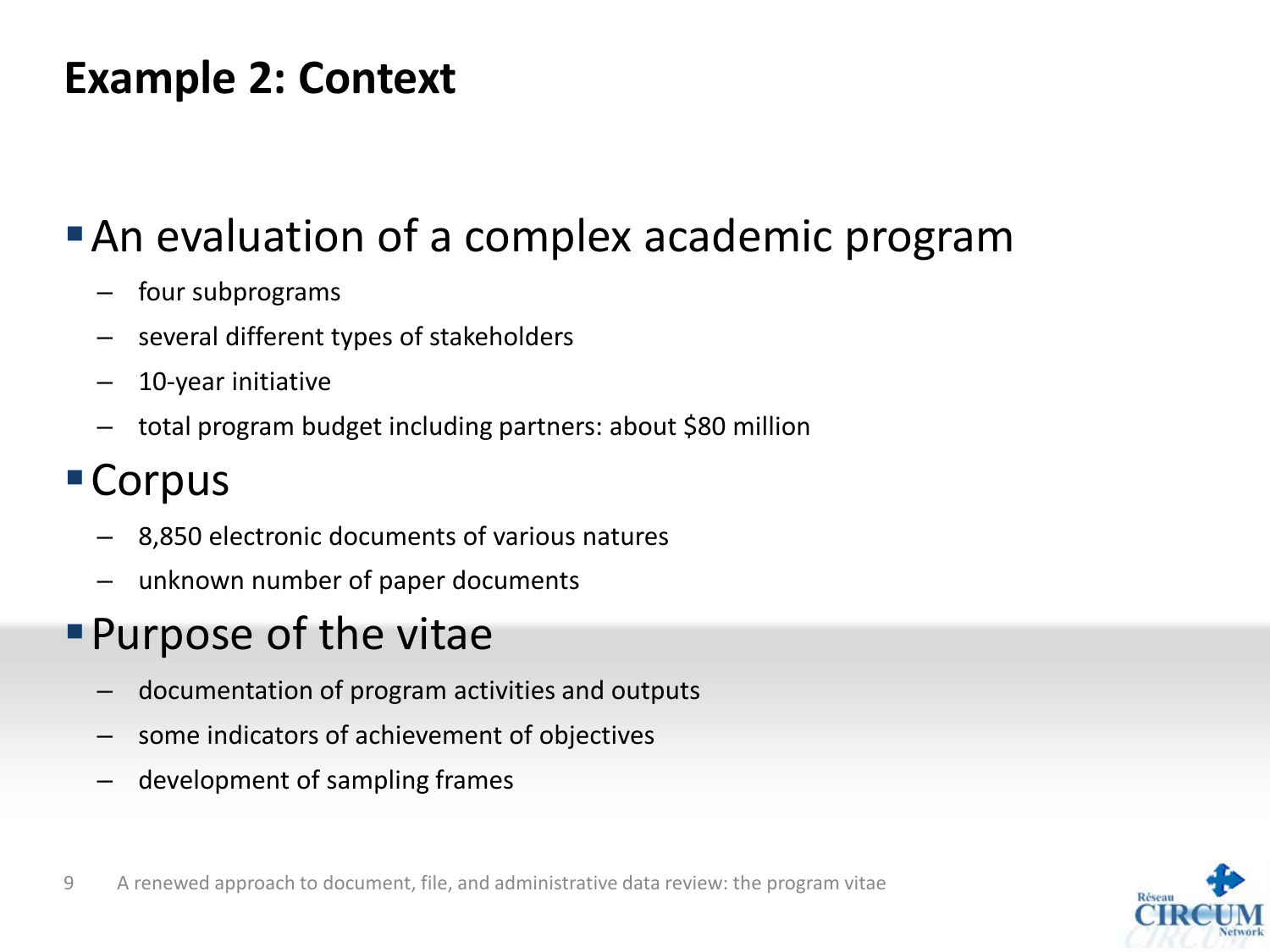### **Example 2: CV Development Process**

#### ■ First try

- pure relational database
- setup in about 1 professional day
- single-user system

#### ■ Second try

- relational data base superimposed on a flat db system
- setup in about 2 professional days
- single-user system

#### **Training of analysts**

- detailed training manual
- initial work done jointly with the project manager

#### **Corpus management**

- one data base table to list documents all documents at attribute responsibility
- electronic documents hyperlinked within the data base

#### **Validation mechanisms**

- some concurrent work
- mainly ex post facto verifications
- data cleaning required to standardize input and deal with cut-and-paste issues



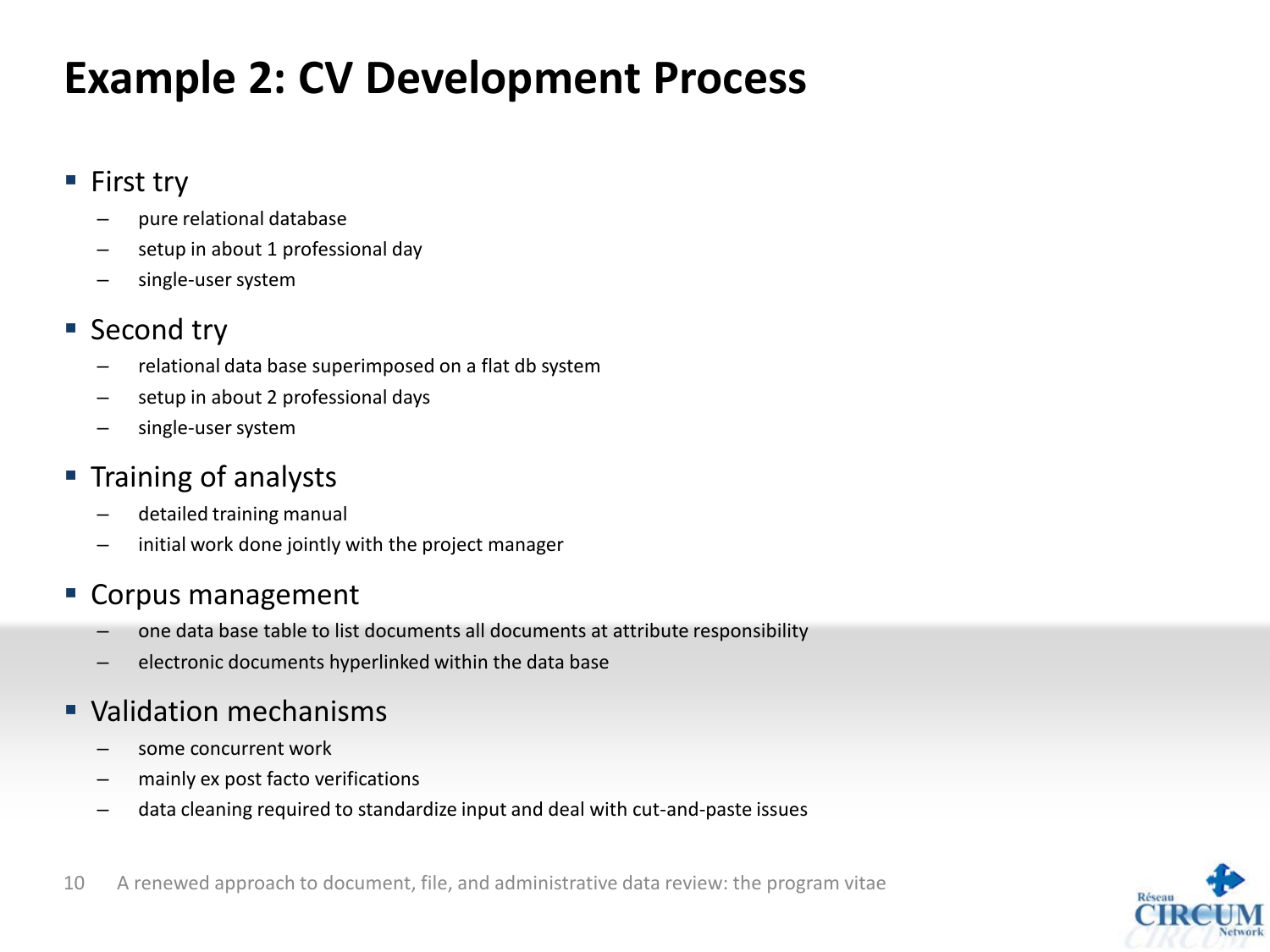### **Example 2: Data Base Structure**



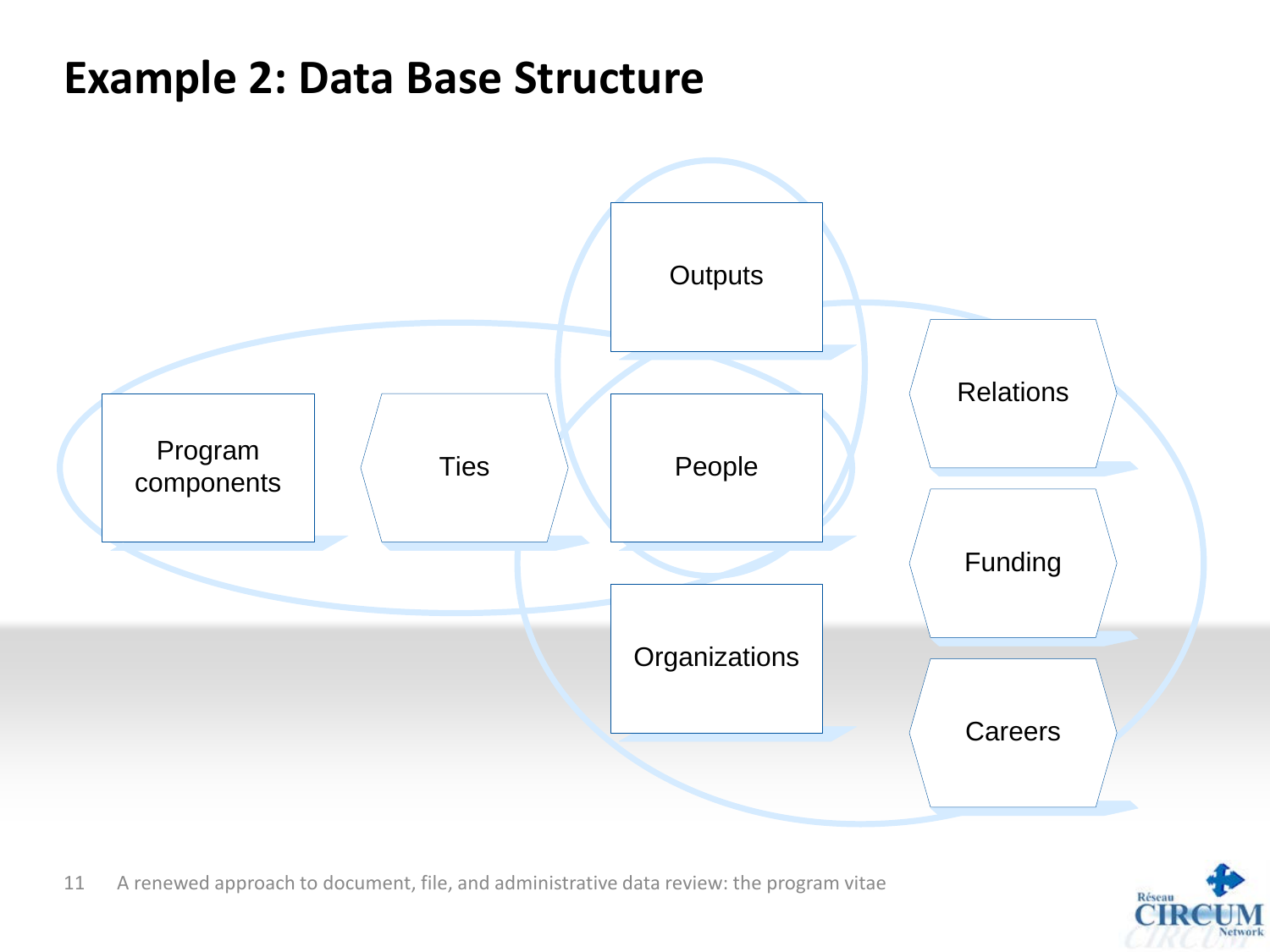# **Example 2: CV Content**

### Number and types of documents used

- essentially electronic documents (paper documents provided little additional information)
- of 8,850 initial documents, 4,500 identified as candidates; others of lesser value
- included applications, management notes, data bases supplied by participants, annual reports, resumes, progress reports, etc.
- in the end, information in the data base from 600 documents

### Data base data elements

- 5,800 people
- 1,500 organizations
- 4 program components
- 3,000 ties between individuals and the program
- 800 relationships between academic and non-academic sectors
- 7,800 career descriptors
- 1,100 funding contributions
- 5,100 tangible and identified program outputs

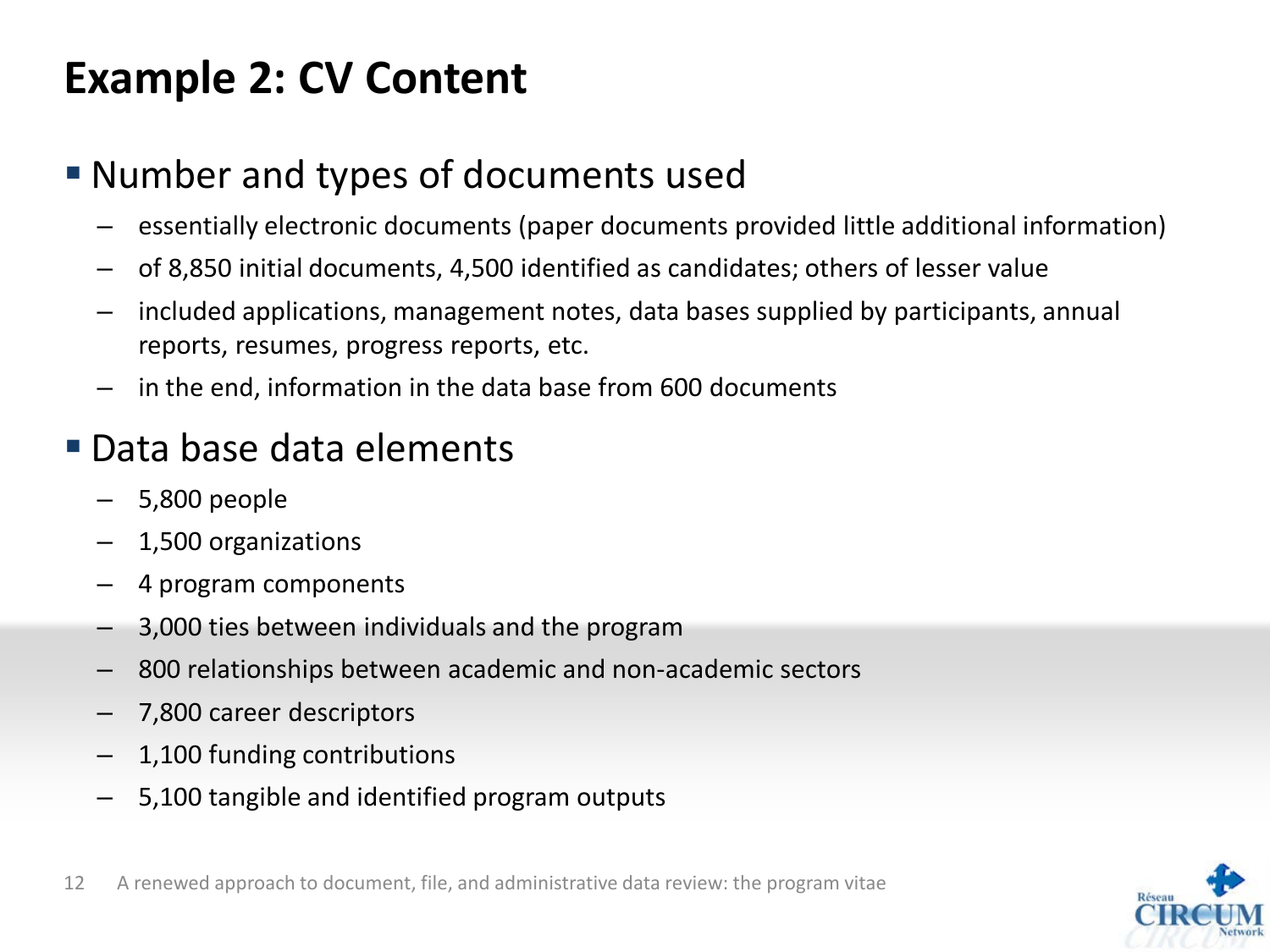### **Example 2: CV Usage in the Evaluation**

- **Key in the description of the program activities and** outputs
- **Key in the analysis of trends over the program decade**
- **Key in support of other evaluation modules** 
	- valuable information in the preparation of case studies
	- supplied lists of individuals in various stakeholder types for survey purposes (along with e-mail addresses often)
	- permitted an analysis of publications

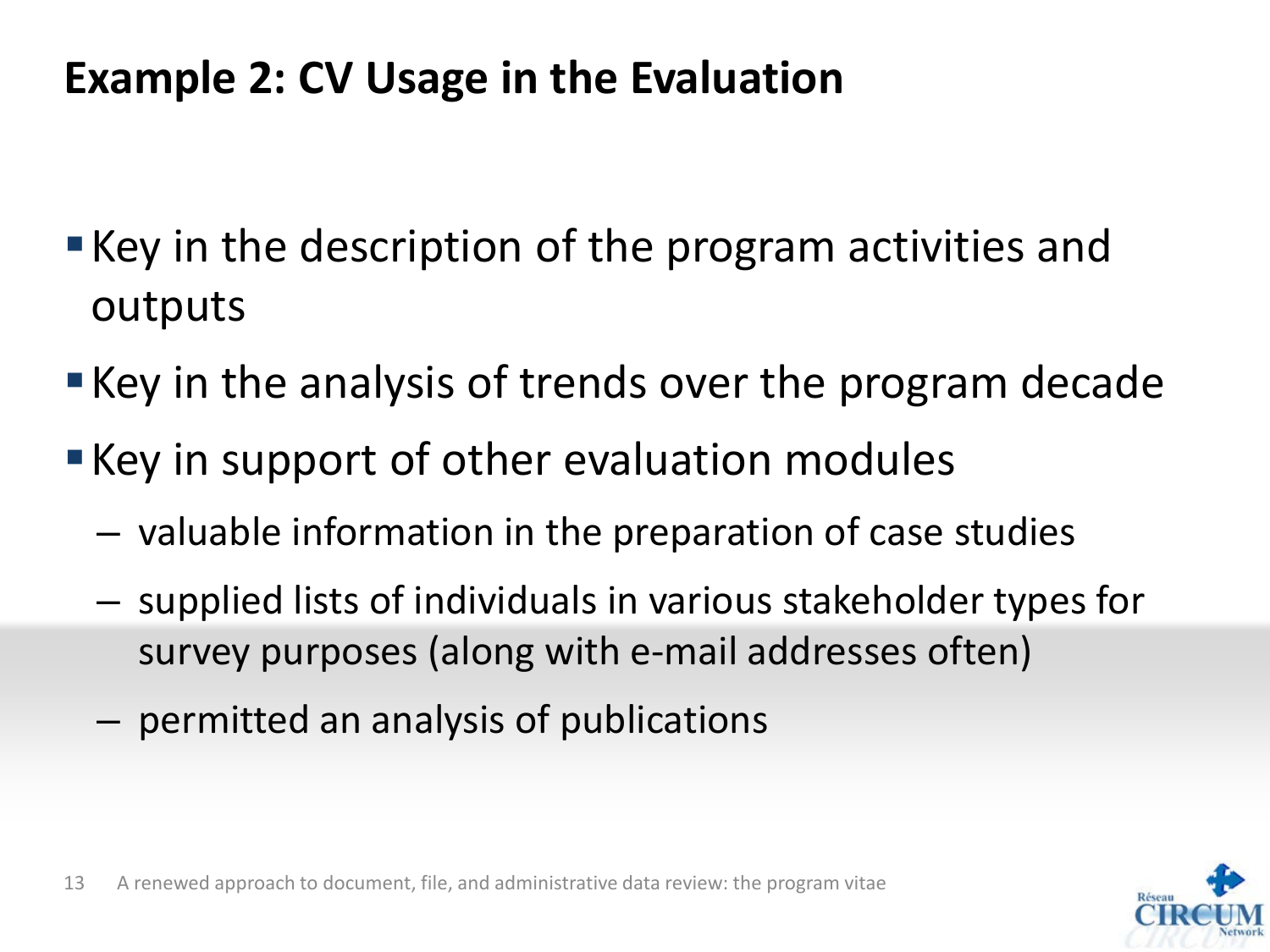### **Example 2: Problems Encountered**

### **Data base corruption**

- upon reaching about 80% of processed documents
- single-user approach on non-networked computer not conducive to backups
- impossible to recuperate because lost work unidentifiable
- need to start over

### **Data integrity**

- conflicting input information
- missing complete objects (e.g. a person not accounted for)
- partial input information (missing information on a given object)
- standardization required extra effort (e.g. institution name)
- program-maintained (aggregate and perceptual) data not always aligned with information collected in the vitae

### Cost (second try)

- about \$25,000
- about 900 hours of work
- over 4 months